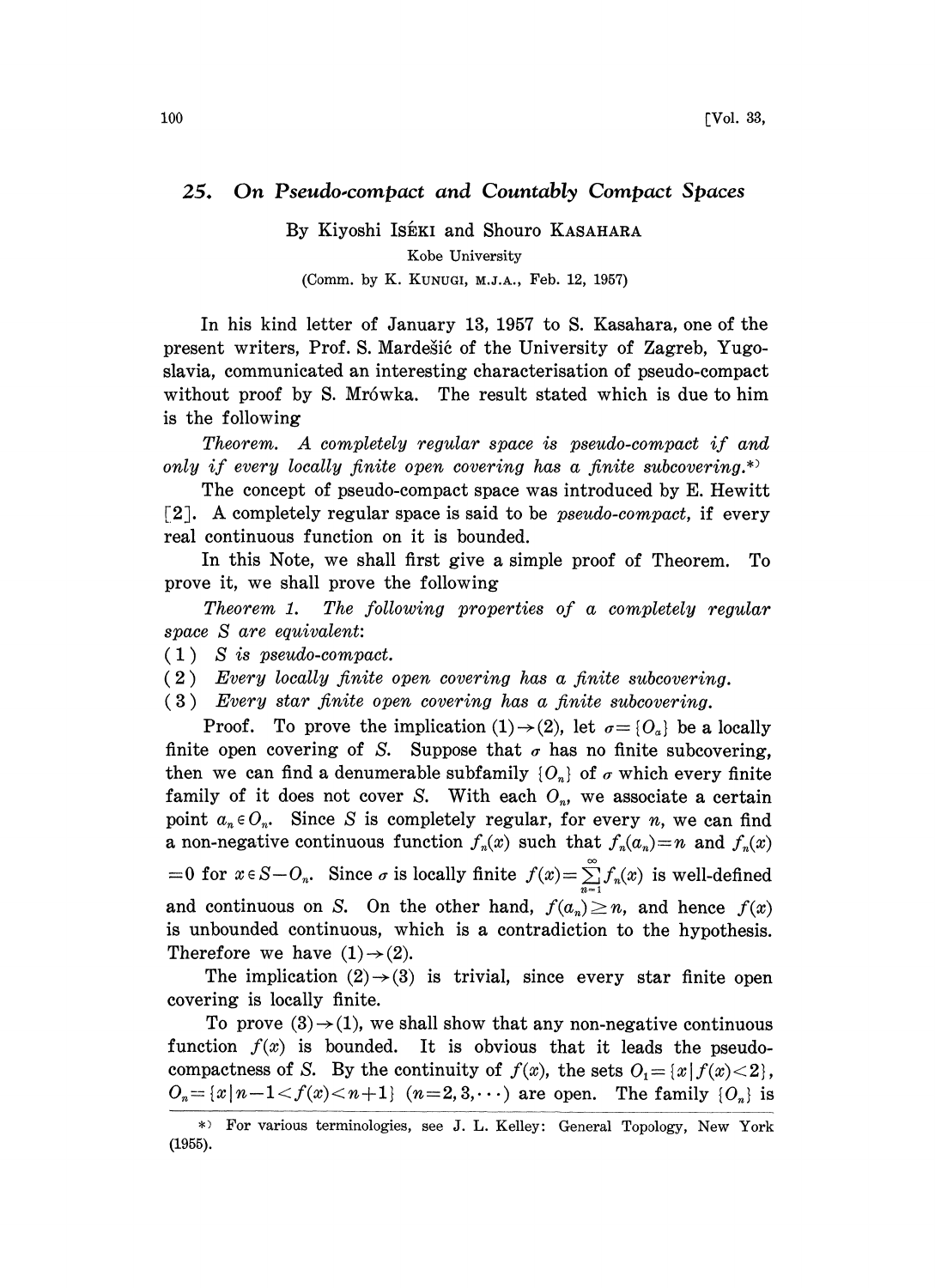an open covering of S, and each  $O_n$  does not meet  $O_i$  ( $i+n-1, n, n+1$ ). Hence the covering  ${O_n}$  is star finite. Therefore  ${O_n}$  has a finite subcovering  $\{O_{n_i}\}\ (i=1, 2, \cdots, m)$ . Hence we have  $f(x) < Maxmath>Max}(n_1, n_2,$  $\cdots$ ,  $n_m$ ), and  $f(x)$  is bounded. We have a proof of Theorem 1.

Remark. The given coverings in Theorem 1 may be replaced by countable many. The proofs are very similar with it. Therefore, for example, we have

 $(1)$  S is pseudo-compact;

( 2 ) every locally finite countable open covering has a finite subcovering;

(3) every star finite countable open covering has a finite subcovering. These conditions above are equivalent for a completely regular space S.

Next, we shall consider the case that every point finite open covering has a finite subcovering. Then we have the following

Theorem 2. The following three properties of a regular  $T_1$ -space S are equivalent:

(1) Every point finite open covering of S has a finite subcovering. (2) Every point finite countable open covering of S has a finite subcovering.

 $(3)$  S is countably compact.

Proof. It is sufficient to show that (2) implies (3), and (3) implies (1), since the implication  $(1) \rightarrow (2)$  is trivial.

To prove that (2) implies (3), let us suppose that the space is not countably compact. Then there is a sequence  $\{x_n\}$  of points of S such that  $\{x_n\}$  has no cluster point. Since  $x_1$  is not a cluster point of  $\{x_n\}$ , we can find a closed neighbourhood  $V_1$  of  $x_1$  which does not contain  $x_2, x_3, \dots, x_n, \dots$  by the regularity of S. Suppose that we could construct pairwise disjoint closed neighbourhoods  $V_i$  of  $x_i$  (i=1,  $2,\dots, n$ ) not containing  $x_k$   $(k>n)$ , then  $V_1 \cup V_2 \cup \dots \cup V_n$  being closed, there is a closed neighbourhood  $V_{n+1}$  of  $x_{n+1}$  such that

and

 $V_{n+1} \subset S - (V_1 \cup V_2 \cup \cdots \cup V_n).$ 

 $V_{n+1}$   $\bar{x}_{n+j}$   $(j=2, 3, \cdots)$ 

Thus, to each point  $x_i$  we can assign a closed neighbourhood  $V_i$  such that the neighbourhoods  $\{V_i\}$  are pairwise disjoint and  $V_i\overline{\partial} x_i$  for  $i \neq j$ . As can be easily seen, the complement of  $\{x_n\}$  and the interiors of  $V_i$  make a point finite countable open covering of S which has no finite subcovering. This leads to a contradiction.

As to the implication  $(3) \rightarrow (1)$ , it is implicitly contained in the proof of Theorem 2.4 of a paper by R. Arens and J. Dugundji  $\lceil 1 \rceil$ . Therefore we shall omit the detail of it.

E. Hewitt  $\lceil 2 \rceil$  has proved that a normal space is pseudo-compact